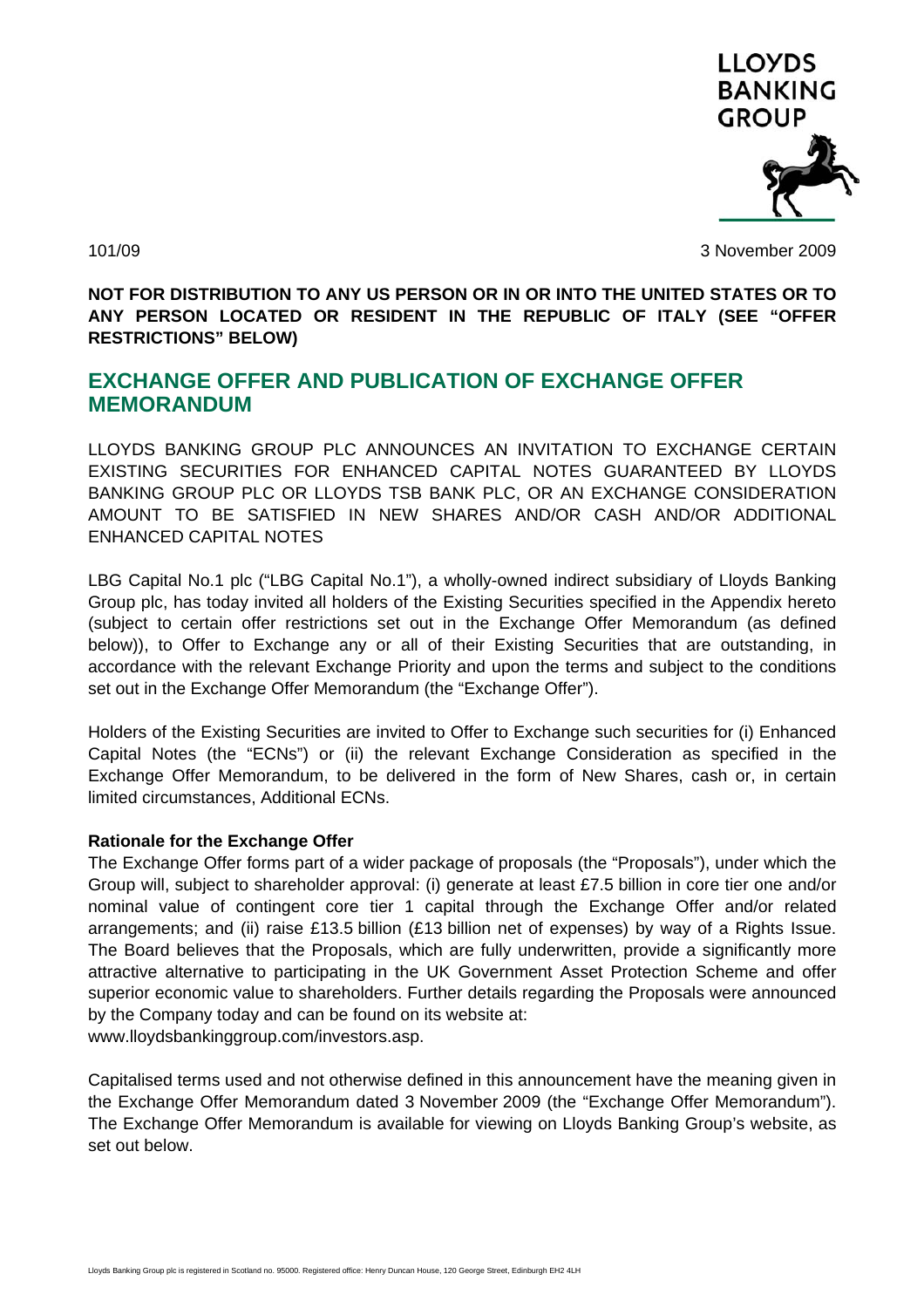### **The Existing Securities**

The Exchange Offer is being conducted with respect to 52 series of Existing Securities, comprising Upper Tier 2 securities in an aggregate principal amount of £2.52 billion, innovative Tier 1 securities in an aggregate principal amount of £7.68 billion and preference shares (or equivalents) with an aggregate liquidation preference of £4.09 billion, all as more particularly set out in the Appendix to this announcement. Subject to the terms and conditions of the Exchange Offer, Holders of Existing Securities will be invited to Offer to Exchange their Existing Securities in exchange for ECNs or for an Exchange Consideration Amount to be satisfied by the delivery or payment of New Shares and/or, at the election of LBG Capital No.1, cash and/or, in certain limited circumstances described in the Exchange Offer Memorandum, Additional ECNs.

The Existing Securities may be adversely affected by the outcome of negotiations between the Company, HM Treasury and the European Commission. These negotiations have made clear that the European Commission intends to require a commitment that members of the Group will not make a discretionary payment of coupons or dividends on hybrid capital securities issued by members of the Group (other than members of the Company's insurance group) and blocks on the exercise of optional early redemption features (capital calls) for a period of two years commencing 31 January 2010 (the ''Affected Period''). A list of the relevant affected securities and certain information regarding the payment of interest and dividends thereon during the Affected Period, is set out in Appendix 9 to the Exchange Offer Memorandum.

It is the current intention of the Company that any decision to exercise capital calls in any Existing Securities that remain outstanding following the Affected Period and which belong to a class or series of Applicable Securities, will be made on an economic basis. As used above, ''Applicable Securities'' means Existing Securities belonging to a class or series (a) the holders of some of which had their Offers to Exchange accepted in the Exchange Offer (or in the U.S. Exchange Offer) in accordance with the Exchange Priorities set out in Appendices 1 and 2 to the Exchange Offer Memorandum (or, in relation to the U.S. Exchange Offer, the equivalent Exchange Priority described in the exchange offer memorandum relating to the U.S. Exchange Offer) or (b) which appears in the relevant Exchange Priority ahead of the lowest ranking class or series falling within (a) above.

### **The New Securities**

The New Securities comprise the ECNs and New Shares. For the purposes of the Exchange Offer, the ECNs will be new lower tier 2 capital qualifying bonds which will automatically convert into ordinary shares of Lloyds Banking Group if the Group's published consolidated core tier 1 capital ratio falls to less than 5 per cent. The ECNs will have the benefit of a guarantee from either Lloyds Banking Group or Lloyds TSB Bank and of a deed poll to be entered into by Lloyds Banking Group in favour of the holders thereof. The ECNs contain non-discretionary payment provisions and, unlike the Existing Securities, have a fixed maturity date. Accordingly, the ECNs will not be affected by the coupon and dividend blocker restrictions described above.

## **The New Shares comprise ordinary shares of Lloyds Banking Group.**

### Exchange Options and Exchange Priorities

Holders who wish to participate in the Exchange Offer may choose from four Exchange Options through which to Offer to Exchange their Existing Securities (all as more particularly described in Part VI (''The Exchange Offer – Terms of the Exchange Offer'') of the Exchange Offer Memorandum) as follows:

## Exchange Option 1 – Exchange into ECNs only

Holders are entitled to Offer to Exchange their Existing Securities for the relevant series of ECNs as set out in Part III (''Summary Offering Table and Exchange Options Overview'') of the Exchange Offer Memorandum.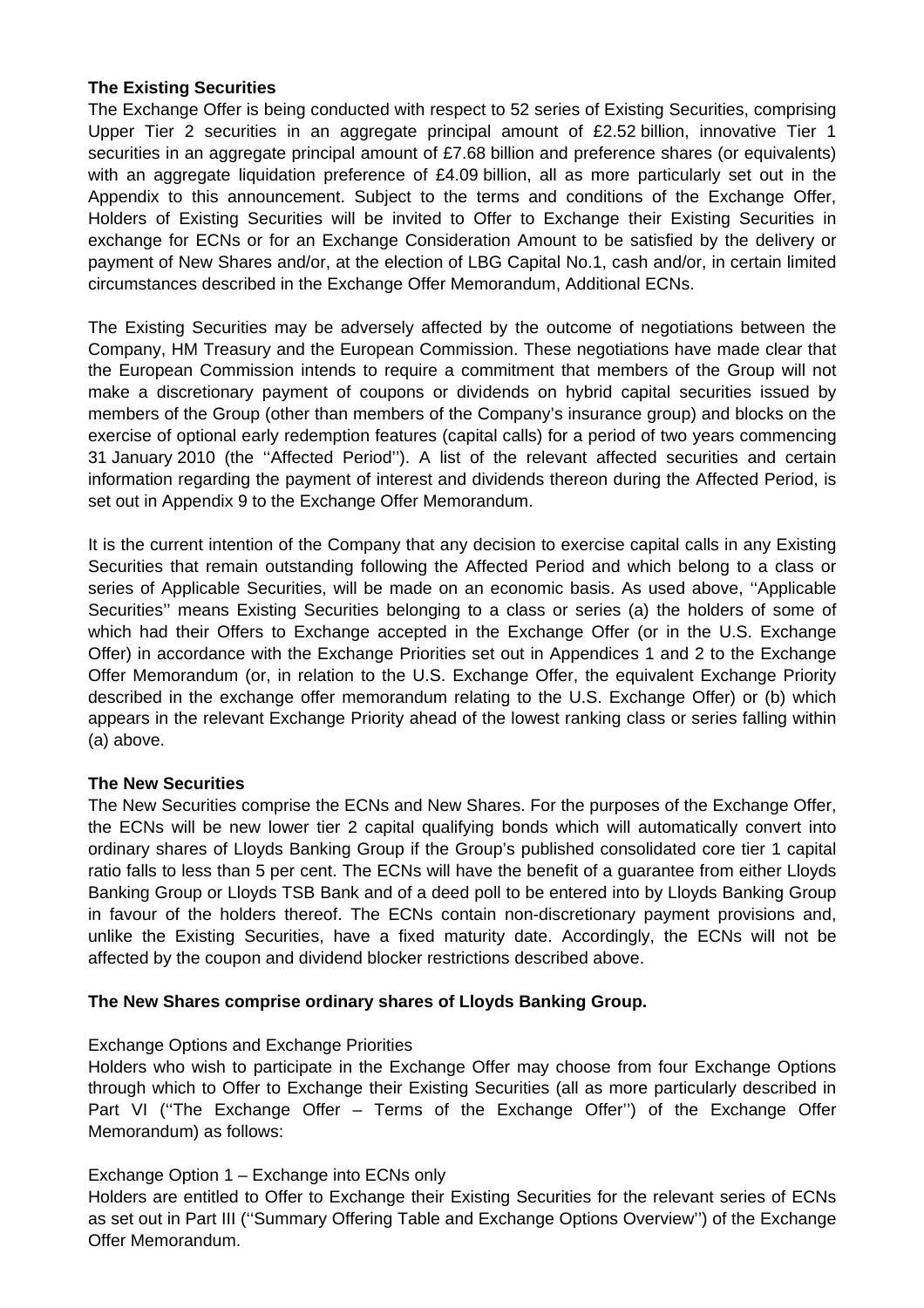Exchange Option 2 – Exchange for the relevant Exchange Consideration only

Holders are entitled to Offer to Exchange their Existing Securities for a consideration calculated by reference to the relevant Exchange Consideration Amount set out in the Exchange Offer Memorandum, which will be delivered to Holders in the form of New Shares and/or, at the election of LBG Capital No.1, cash and/or, in certain limited circumstances, Additional ECNs.

Exchange Option 3 – Exchange into ECNs or, failing which, the relevant Exchange Consideration Holders are entitled to Offer to Exchange their Existing Securities for the relevant series of ECNs as set out in the Exchange Offer Memorandum. In the event that a Holder's Offer to Exchange is not accepted for ECNs pursuant to the ECN Priority, such Offer to Exchange may in certain circumstances be treated as an Offer to Exchange for the relevant Exchange Consideration Amount. The relevant ECN Issuer or Lloyds Banking Group (as the case may be) may then accept such Offers to Exchange in accordance with the ECA Priority.

Exchange Option 4 – Exchange for the relevant Exchange Consideration or, failing which, ECNs Holders are entitled to Offer to Exchange their Existing Securities for a consideration calculated by reference to the relevant Exchange Consideration Amount which will be delivered to Holders in the form of New Shares and/or, at the election of LBG Capital No.1, cash and/or, in certain limited circumstances, Additional ECNs. In the event that a Holder's Offer to Exchange is not accepted for the relevant Exchange Consideration Amount pursuant to the ECA Priority, such Offer to Exchange may in certain circumstances be treated as an Offer to Exchange into ECNs. The relevant ECN Issuer or Lloyds Banking Group (as the case may be) may then accept such Offers to Exchange in accordance with the ECN Priority.

Upon expiration of the Exchange Offer Period, the relevant ECN Issuer or Lloyds Banking Group (as the case may be) will, if it accepts any Offers to Exchange, accept Offers to Exchange in accordance with the ECA Priority (as set out in Appendix 1 (''ECA Priority'') to the Exchange Offer Memorandum) when accepting Offers to Exchange for the relevant Exchange Consideration Amount, and in accordance with the ECN Priority (as set out in Appendix 2 (''ECN Priority'') to the Exchange Offer Memorandum) when accepting Offers to Exchange into ECNs, in each case in accordance with the operation of the Exchange Priorities described in Appendix 3 (''Interaction of Exchange Options and Exchange Priorities'') to the Exchange Offer Memorandum.

The ECN Issuer and Lloyds Banking Group will accept Offers to Exchange into (i) ECNs up to an aggregate principal amount equivalent to £5.5 billion (the "Maximum ECN New Issue Amount"); and (ii) the relevant Exchange Consideration Amount up to an aggregate amount equal to £1.5 billion (the "Maximum Exchange Consideration Amount").

### **Exchange Ratio**

Holders whose Offers to Exchange their Existing Securities have been accepted pursuant to the ECN Priority will receive ECNs of the relevant series specified in Part III of the Exchange Offer Memorandum, in an aggregate principal amount equal to the aggregate principal amount/liquidation preference of the corresponding series of Existing Securities which has been accepted for exchange. Such ECNs will be issued on the Early Settlement Date, expected to be on or around 1 December 2009.

Holders whose Offers to Exchange their Existing Securities have been accepted pursuant to the ECA Priority will, receive either (or, in limited circumstances, a combination of):

(i) such number of New Shares per £1,000,  $\epsilon$ 1,000, U.S.\$1,000 or ¥1,000 (as applicable) in principal amount/liquidation preference of Existing Securities which are accepted for exchange, equal to the relevant Exchange Consideration Amount divided by the product of the New Shares Price and the relevant FX Rate (if applicable); or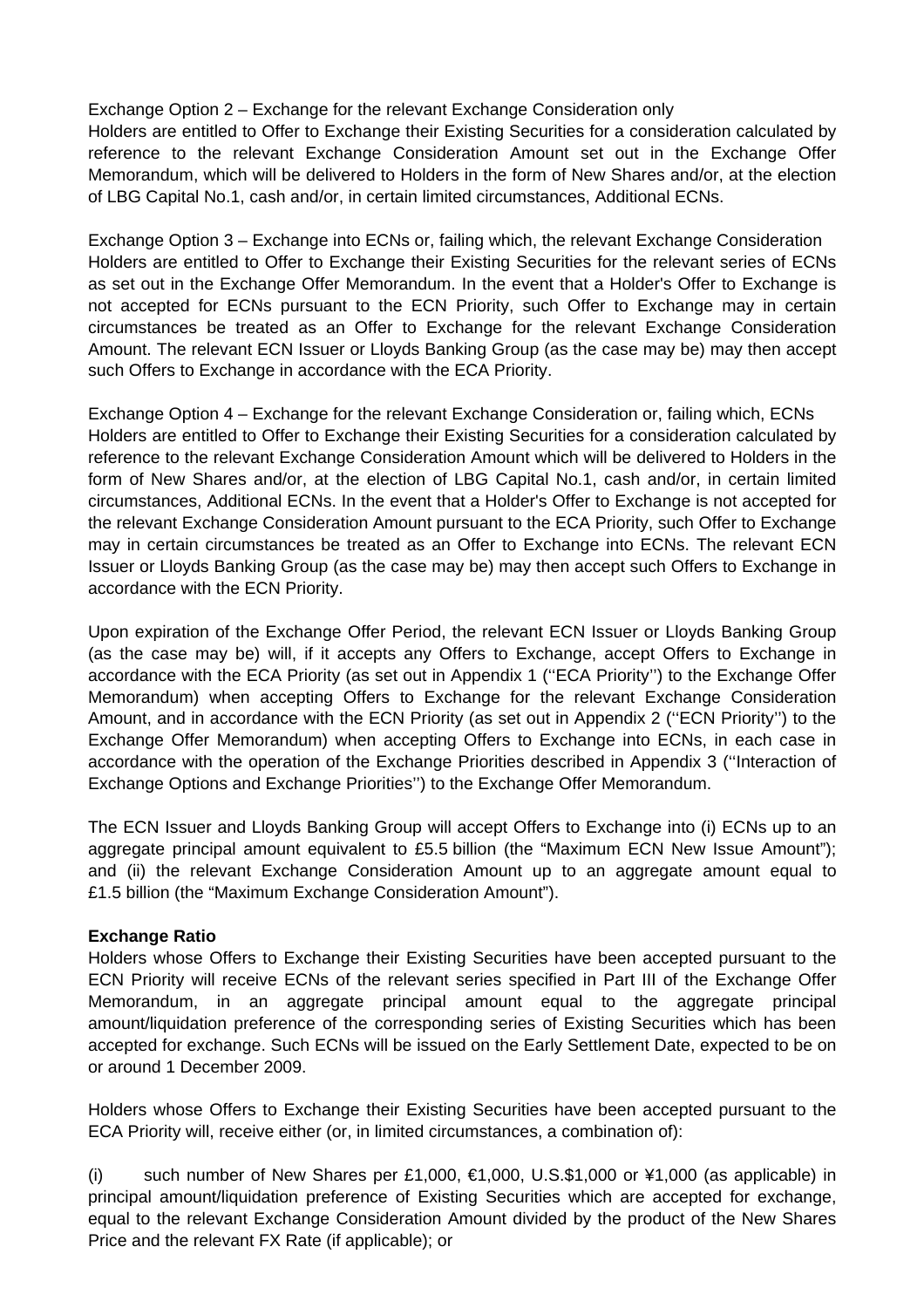(ii) an amount in cash (in the same currency as the relevant series or class of Existing Securities) equal to the relevant Exchange Consideration Amount per £1,000, €1,000, U.S.\$1,000 or ¥1,000 (as applicable) in principal amount/liquidation preference of Existing Securities which are accepted for exchange, payable in the same currency as the relevant series or class of Existing Securities which has been accepted for exchange; or

(iii) in the limited circumstances set out in the Exchange Offer Memorandum, Additional ECNs, in an aggregate principal amount equal to the aggregate principal amount/liquidation preference of the corresponding series of Existing Securities which has been accepted for exchange.

The relevant Exchange Consideration will be issued or, as the case may be, settled in cash approximately 90 days after the Expiration Deadline on the Late Settlement Date, expected to be on or around 18 February 2010.

## **Pricing of the New Securities**

### Conversion Price of the ECNs

The Conversion Price of the ECNs will be calculated by the Lead Dealer Managers by (i) taking the greater of (a) the arithmetic average of the daily per share Volume-Weighted Average Price of Ordinary Shares on the London Stock Exchange (calculated in sterling), as displayed under the heading ''Bloomberg VWAP'' on Bloomberg Page ''LLOY <equity> AQR'' (or its equivalent successor page if such page is not available), for each of the five consecutive trading days commencing on (and including) 11 November 2009 and ending on (and including) 17 November 2009 and (b) 90 per cent of the closing price of Ordinary Shares on the London Stock Exchange on 17 November 2009 (the ''Unadjusted Conversion Price'' or "UCP"), and (ii) multiplying the Unadjusted Conversion Price by the Rights Issue Factor.

The Unadjusted Conversion Price will be announced on 18 November 2009, and the Conversion Price will be announced on 27 November 2009. The Conversion Price shall apply to all series of ECNs and shall be subject to adjustment from time to time in accordance with the ECN Deed Poll.

### **New Shares Price**

The price of the New Shares to be issued pursuant to the Exchange Offer (the "New Shares Price") will be calculated by the Lead Dealer Managers on 11 February 2010 and is equal to the greater of (i) the arithmetic average of the daily per share Volume-Weighted Average Price of Ordinary Shares on the London Stock Exchange (calculated in sterling), as displayed under the heading ''Bloomberg VWAP'' on Bloomberg Page ''LLOY <equity> AQR'' (or its equivalent successor page if such page is not available), for each of the five consecutive trading days commencing on (and including) 5 February 2010 and ending on and including 11 February 2010 and (ii) 90 per cent of the closing price of Ordinary Shares on the London Stock Exchange on 11 February 2010. The New Shares Price will be announced on 12 February 2010 in the Exchange Consideration Announcement.

### **Conditions to the Exchange Offer**

Neither of the ECN Issuers nor Lloyds Banking Group will accept any Offers to Exchange from Holders of Existing Securities unless all resolutions as may be necessary to approve, effect and implement the Exchange Offer or the other elements of the Proposals, and authorise and permit the creation and allotment of New Shares, are passed at the Lloyds Banking Group General Meeting (or any adjournment thereof).

### **Expected Timetable**

The times and dates below are indicative only and subject to amendment by LBG Capital No.1 with the consent of the Dealer Managers.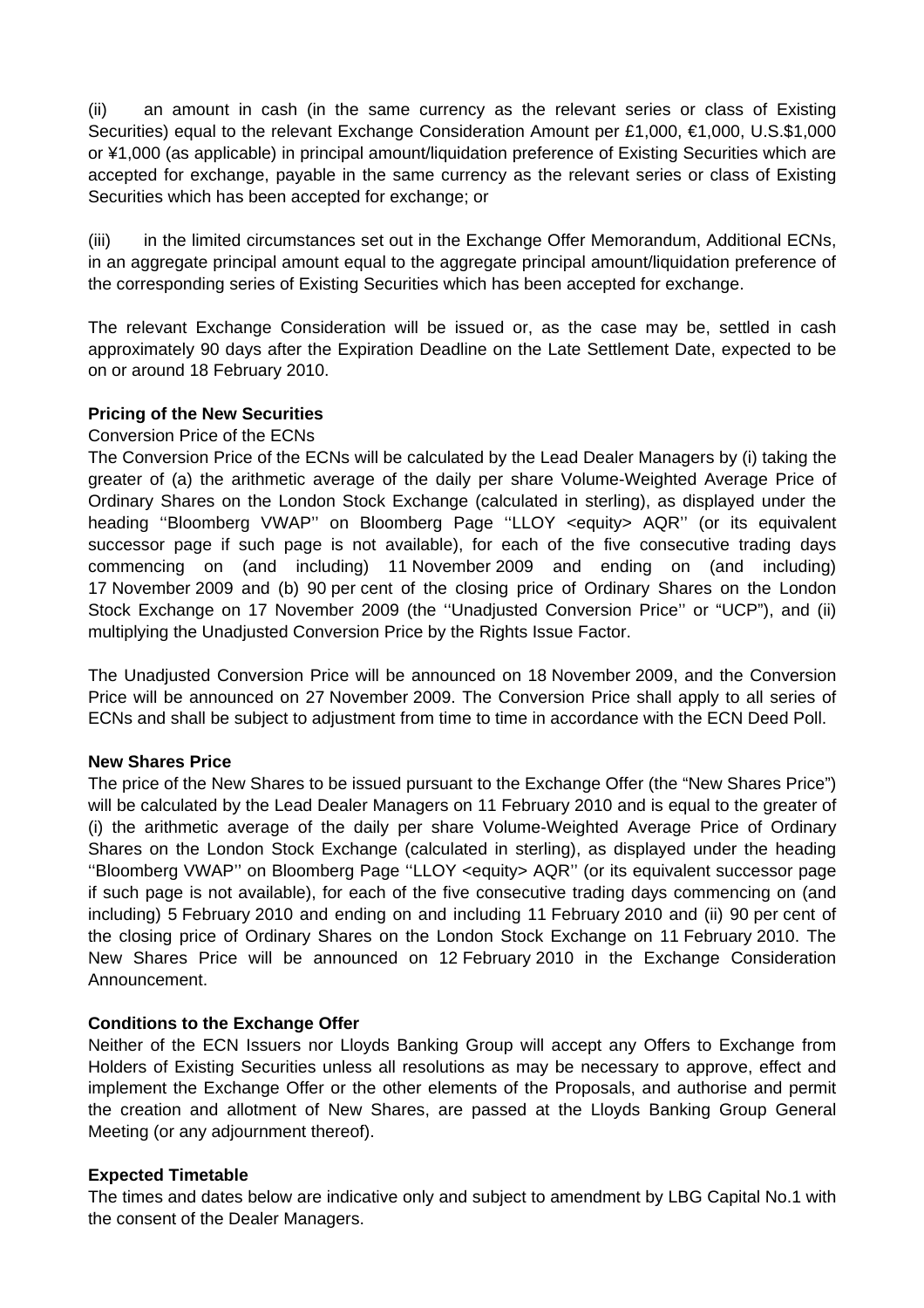The expected timetable for the Exchange Offer is detailed below:

| <b>Events</b>                                                            | Dates and Times (All times are London time)  |
|--------------------------------------------------------------------------|----------------------------------------------|
| Commencement of the Exchange Offer Period                                | 3 November 2009                              |
| Calculation of the Unadjusted Conversion Price                           | 17 November 2009                             |
| and each Fixed Rate of Exchange                                          |                                              |
| <b>UCP Announcement</b>                                                  | 18 November 2009                             |
| <b>Expiration Deadline</b>                                               | 4.00 p.m.*, on 20 November 2009              |
| Exchange Offer Results Announcement                                      | 23 November 2009                             |
| Lloyds Banking Group General Meeting                                     | 11.00 a.m., on 26 November 2009              |
| Conversion Price Announcement                                            | 27 November 2009                             |
| <b>Early Settlement Date</b>                                             | Expected on 1 December 2009                  |
| <b>Exchange Consideration Announcement</b>                               | 12 February 2010                             |
| Late Settlement Date                                                     | Expected to be on or around 18 February 2010 |
| *1.00 p.m. for Existing Securities held in CREST or in certificated form |                                              |

Holders are advised to check with the bank, securities broker, Clearing Systems or other Intermediary, if any, through which they hold their Existing Securities, whether such Intermediary applies different deadlines for any of the events specified above, and then to allow for such deadlines if they are earlier. The deadlines set by each Clearing System for the submission and withdrawal of Exchange Instructions will also be earlier than the relevant deadlines specified above and in the Exchange Offer Memorandum and, in the case of Existing Securities held in CREST, the deadline for delivery of Non-Clearing System Exchange Instructions and TTE Instructions is 1.00p.m., London time.

### **Publication of Exchange Offer Memorandum**

The Exchange Offer Memorandum has been approved as a prospectus by the UK Listing Authority and is available for viewing on Lloyds Banking Group's website at: www.lloydsbankinggroup.com/investors.asp.

Eligible holders of the Existing Securities are advised to read carefully the Exchange Offer Memorandum for full details of and information on the procedures for participating in the Exchange Offer. Subject to applicable law and as provided in the Exchange Offer Memorandum, LBG Capital No.1 may, with the prior consent of the Dealer Managers (such consent not to be unreasonably withheld or delayed), extend, re-open, amend, waive any condition of or terminate the Exchange Offer at any time.

### **Separate U.S. Exchange Offer**

A separate exchange offer will be made in certain countries outside the United States and to certain sophisticated holders in the United States who are ''qualified institutional buyers'' as defined in Rule 144A of the Securities Act with respect to 6 series of existing securities, comprising upper tier 2 securities in an aggregate principal amount of £1.72 billion and innovative tier 1 securities in an aggregate principal amount of £0.45 billion. Details of such exchange offer are contained in a separate exchange offer memorandum dated 3 November 2009.

The Exchange Offer is not being made in the United States or Italy or to any U.S. person or to any person located or resident in Italy and is also restricted in other jurisdictions.

Requests for information in relation to the Exchange Offer should be directed to the Dealer Managers: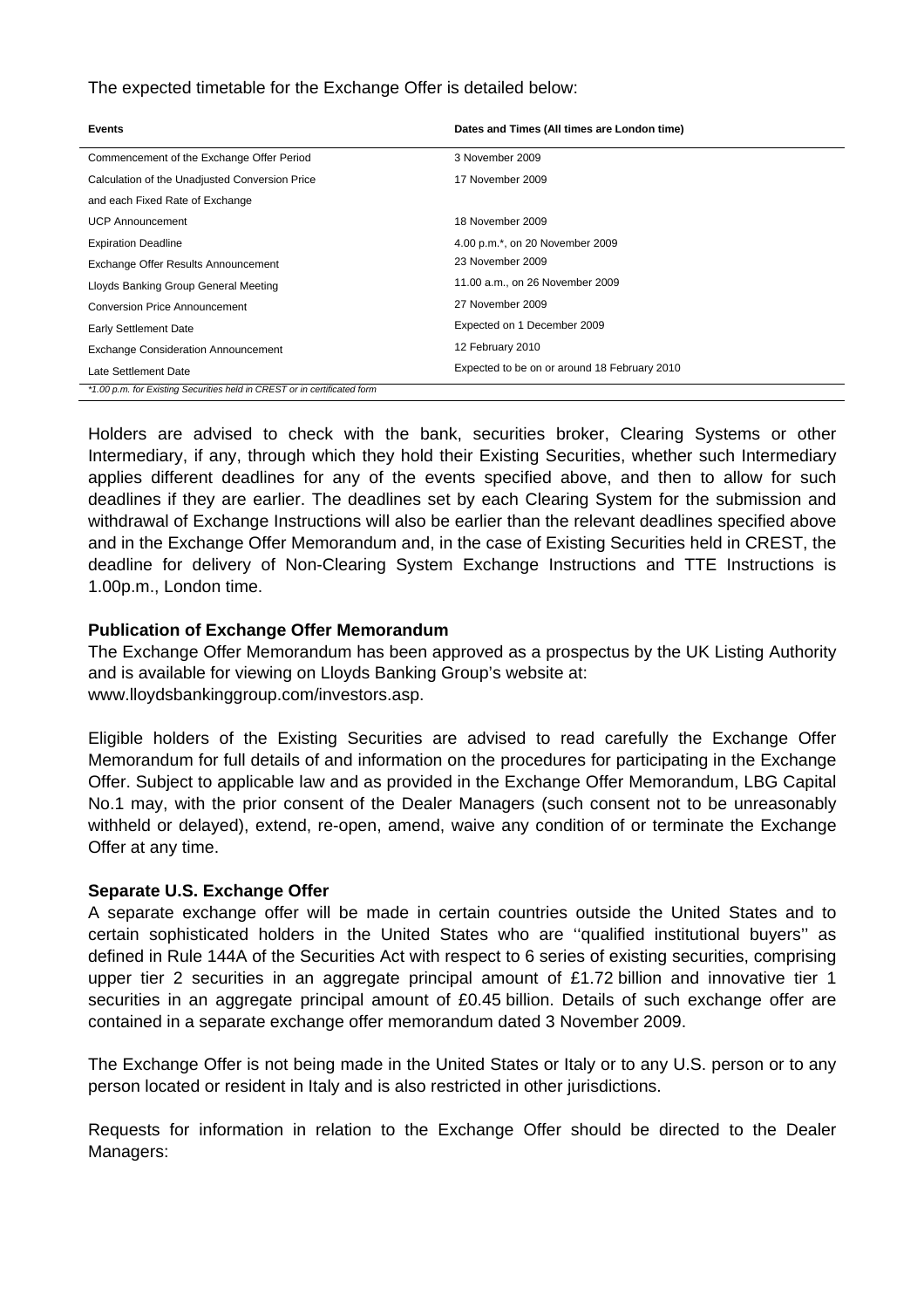#### **JOINT GLOBAL CO-ORDINATORS, JOINT SPONSORS, LEAD DEALER MANAGERS AND JOINT STRUCTURING ADVISERS**

#### **Merrill Lynch International**

Merrill Lynch Financial Centre 2 King Edward Street London EC1A 1HQ United Kingdom

Tel: +44 20 7995 3715 Fax: +44 20 7995 8582 Attention: Liability Management – John Cavanagh email: john.m.cavanagh@baml.com

 **UBS Limited**  1 Finsbury Avenue London EC2M 2PP United Kingdom

 Tel: +44 20 7567 0525 Fax: +44 20 7568 5332 Attention: Liability Management Group email: OL-Lloyds-Exchange@ubs.com

#### **JOINT STRUCTURING ADVISER**

**Lloyds Banking Group plc** 25 Gresham Street London EC2V 7HN United Kingdom

The other Dealer Managers in connection with the Exchange Offer are:

#### **THE DEALER MANAGERS**

**Citigroup Global Markets Limited** 

Citigroup Centre Canada Square Canary Wharf London E14 5LB United Kingdom

Tel: +44 20 7986 8969 Attention: Liability Management Graham Bahan email: liabilitymanagement.europe@citi.com

#### **HSBC Bank plc**

8 Canada Square London E14 5HQ United Kingdom

Tel: +44 20 7991 5874 Attention: Liability Management – Andrew Montgomery email: liability.management@hsbcib.com  **Goldman Sachs International**  Peterborough Court 133 Fleet Street London EC4A 2BB United Kingdom

Tel: +44 20 7552 9912 Fax: +44 20 7774 4477 Attention: European Fixed Income Syndicate Oliver Sedgwick email: oliver.sedgwick@gs.com

> **J.P. Morgan Securities Ltd.**  125 London Wall London EC2Y 5AJ United Kingdom

Tel: +44 20 7779 2468 Attention: FIG Syndicate - Richard Howard email: richard.v.howard@jpmorgan.com

Requests for information in relation to the procedures for exchanging Existing Securities in, and for any documents or materials relating to, the Exchange Offer should be directed to the Exchange Agent:

#### **EXCHANGE AGENT**

### **Lucid Issuer Services Limited**

436 Essex Road London N1 3QP United Kingdom

Tel: +44 20 7704 0880 Fax: +44 20 7067 9098 Attention: Sunjeeve Patel, Lee Pellicci, Yves Theis, David Shilson email: lbg@lucid-is.com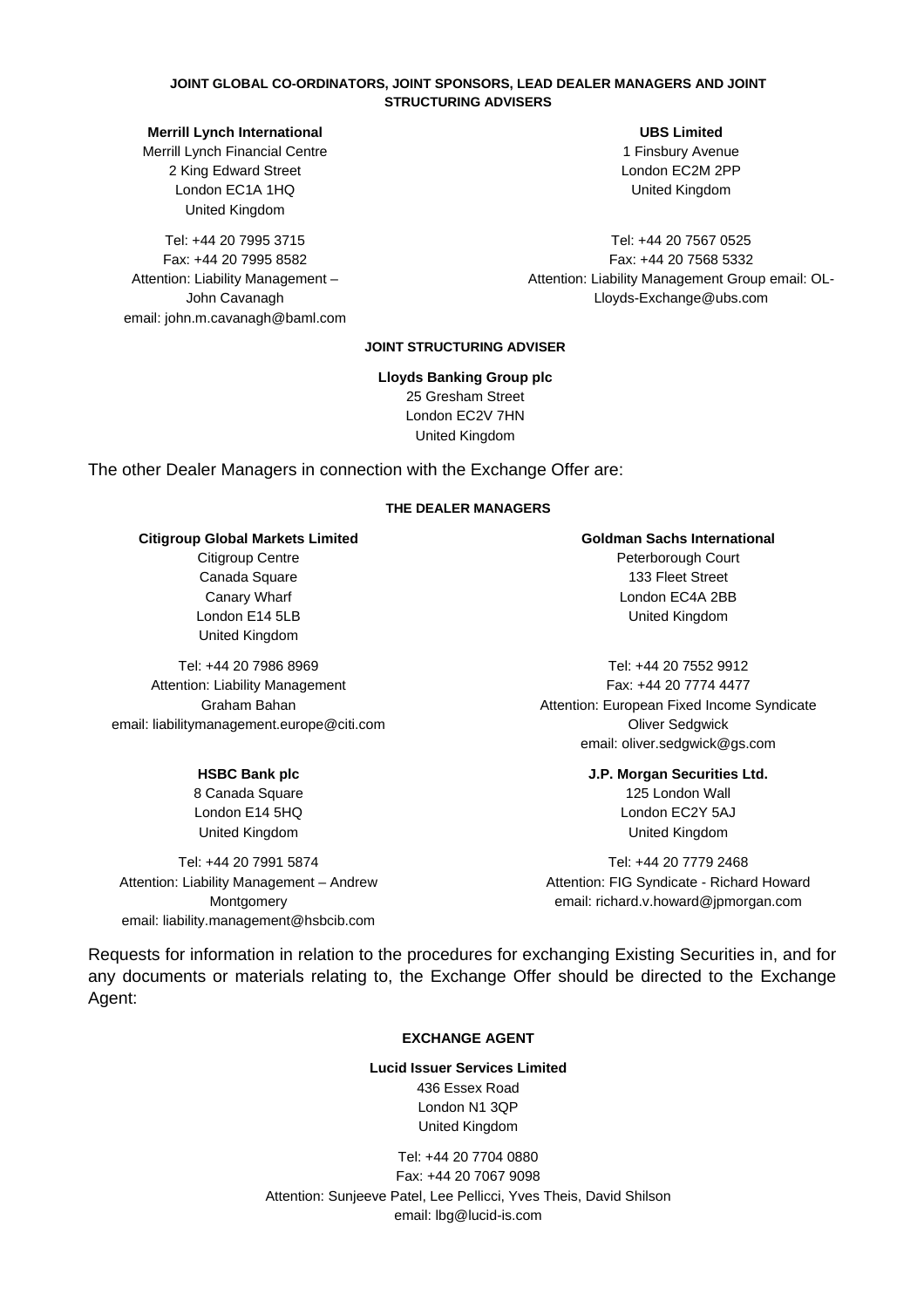Requests for information in relation to Existing Securities held through CREST and in certificated form outside of CREST should be directed to the relevant Registrar as follows:

#### **REGISTRARS**

**Capita Registrars Limited** The Registry 34 Beckenham Road Beckenham Kent BR3 4TU United Kingdom

 Tel: 0871 664 9233 (if calling from within the UK)\*

• **Calls cost 10 pence per minute from a BT landline. Other network providers' costs may vary. Lines are open 9.00 a.m. to 5.30 p.m. Monday to Friday (except UK public holidays). If calling from outside the UK please call +44 208 495 8082 for Equiniti Limited or +44 800 141 2241 for Capita Registrars Limited.** 

#### -END-

For further information:

#### **Investor Relations**

Michael Oliver **+44 (0) 20 7356 2167** Director of Investor Relations Email: michael.oliver@ltsb-finance.co.uk

Moira d'Arcy +44 (0) 20 7356 2164 Head of Debt Investor Relations Email: moira.d'arcy@ltsb-finance.co.uk

#### **FORWARD LOOKING STATEMENTS**

This announcement contains forward looking statements with respect to the business, strategy and plans of the Lloyds Banking Group, its current goals and expectations relating to its future financial condition and performance. By their nature, forward looking statements involve risk and uncertainty because they relate to events and depend on circumstances that will occur in the future. The Group's actual future results may differ materially from the results expressed or implied in these forward looking statements as a result of a variety of factors, including UK domestic and global economic and business conditions, the ability to derive cost savings and other benefits as well as to mitigate exposures from the acquisition and integration of HBOS, risks concerning borrower quality, market related trends and developments, changing demographic trends, changes in customer preferences, changes to regulation, the policies and actions of governmental and regulatory authorities in the UK or jurisdictions outside the UK, including other European countries and the US, exposure to regulatory scrutiny, legal proceedings or complaints, competition and other factors. Please refer to the latest Annual Report on Form 20-F filed with the US Securities and Exchange Commission for a discussion of such factors. The forward looking statements contained in this announcement are made as at the date of this announcement, and the Group undertakes no obligation to update any of its forward looking statements.

**Equiniti Limited** Aspect House Spencer Road Lancing West Sussex BN99 6DA

Tel: 0871 384 2831 (if calling from within the UK)\* Attention: Corporate Actions Email: offer@equiniti.com

United Kingdom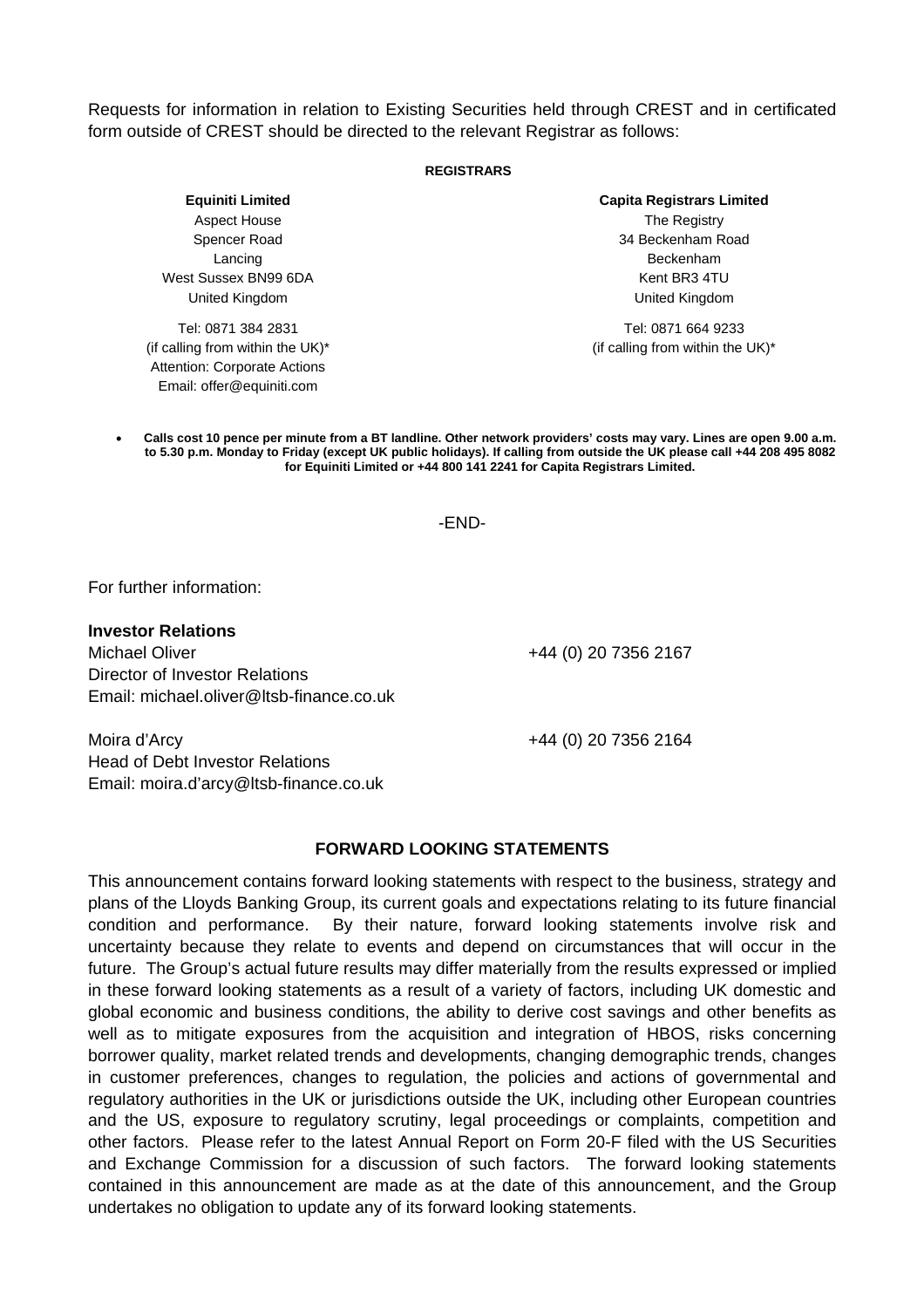# APPENDIX

| <b>ISIN of Existing</b><br><b>Securities</b>      | <b>Title of Existing Securities</b>                                                                                                                                | <b>Principal Amount</b><br>Outstanding | <b>ECNs</b><br><b>Exchange</b><br>Ratio | <b>Series</b><br>Number of<br><b>ECNs</b> | <b>ECN ISIN</b> | <b>Exchange Consideration</b><br>Amount per £1,000,<br>€1,000, U.S.\$1,000 or<br>¥1,000 (as applicable) of<br><b>Existing Securities</b> |
|---------------------------------------------------|--------------------------------------------------------------------------------------------------------------------------------------------------------------------|----------------------------------------|-----------------------------------------|-------------------------------------------|-----------------|------------------------------------------------------------------------------------------------------------------------------------------|
| <b>Existing Preference Shares</b>                 |                                                                                                                                                                    |                                        |                                         |                                           |                 |                                                                                                                                          |
| XS0408828803<br>GB00B3KSB675                      | Lloyds Banking Group plc<br>£745,431,000 6.0884% Non-<br><b>Cumulative Fixed to Floating</b><br>Rate Preference Shares                                             | £745,431,000                           | 1:1                                     | 1                                         | XS0459086582    | £700                                                                                                                                     |
| XS0408826427                                      | Lloyds Banking Group plc<br>£334,951,000 6.3673% Non-<br><b>Cumulative Fixed to Floating</b><br>Rate Preference Shares                                             | £334,951,000                           | 1:1                                     | $\overline{c}$                            | XS0459086749    | £700                                                                                                                                     |
| GB00B3KSB568                                      | Lloyds Banking Group plc<br>£186,190,532 6.475% Non-<br><b>Cumulative Preference</b><br>Shares                                                                     | £186,190,532                           | 1:1                                     | 3                                         | XS0459086822    | £700                                                                                                                                     |
| GB00B3KS9W93                                      | Lloyds Banking Group plc<br>£299,987,729 9.25% Non-<br>Cumulative Irredeemable<br><b>Preference Shares</b>                                                         | £299,987,729                           | 1:1                                     | 4                                         | XS0459087044    | £940                                                                                                                                     |
| GB00B3KSB238                                      | Lloyds Banking Group plc<br>£99,999,942 9.75% Non-<br>Cumulative Irredeemable<br><b>Preference Shares</b>                                                          | £99,999,942                            | 1:1                                     | 5                                         | XS0459087127    | £980                                                                                                                                     |
| XS0406095637                                      | Lloyds Banking Group plc<br>€500,000,000 7.875% Non-<br><b>Cumulative Preference</b><br>Shares                                                                     | €500,000,000                           | 1:1                                     | 6                                         | XS0459087390    | €750                                                                                                                                     |
| XS0406095041                                      | Lloyds Banking Group plc<br>U.S.\$1,250,000,000 7.875%<br>Non-Cumulative Preference<br>Shares                                                                      | U.S.\$1,250,000,000                    | 1:1                                     | $\overline{7}$                            | XS0459087473    | U.S.\$750                                                                                                                                |
| XS0265483064                                      | Saphir Finance Public<br><b>Limited Company</b><br>£600,000,000 6.369%<br>Perpetual Non-Cumulative<br>Securities                                                   | £600,000,000                           | 1:1                                     | 8                                         | XS0459093364    | £700                                                                                                                                     |
| XS0156372343                                      | Lloyds TSB Bank plc<br>U.S.\$1,000,000,000 6.90%<br><b>Perpetual Capital Securities</b>                                                                            | U.S.\$1,000,000,000                    | 1:1                                     | 9                                         | XS0459087556    | U.S.\$880                                                                                                                                |
| XS0109138536 (Reg<br>S)<br>XS0109138882<br>(144A) | Bank of Scotland Capital<br>Funding L.P. £250,000,000<br>8.117% Non-cumulative<br><b>Perpetual Preferred</b><br>Securities, Class A                                | £250,000,000                           | 1:1                                     | 10                                        | XS0459087630    | £860                                                                                                                                     |
| GB0058322420                                      | HBOS Euro Finance (Jersey)<br>L.P. €415,000,000 7.627%<br>Fixed to Floating Rate<br>Guaranteed Non-Voting Non-<br><b>Cumulative Preferred</b><br><b>Securities</b> | €415,000,000                           | 1:1                                     | 11                                        | XS0459087804    | €870                                                                                                                                     |
| XS0107222258                                      | Lloyds TSB Capital 1 L.P.<br>€430,000,000 7.375% Step-<br>up Non-Voting Non-<br><b>Cumulative Preferred</b><br>Securities                                          | €430,000,000                           | 1:1                                     | 12                                        | XS0459087986    | €950                                                                                                                                     |
| XS0156923913                                      | Lloyds TSB Bank plc<br>€500,000,000 6.35% Step-up<br><b>Perpetual Capital Securities</b>                                                                           | €500,000,000                           | 1:1                                     | 13                                        | XS0459088018    | €850                                                                                                                                     |
| XS0107228024                                      | Lloyds TSB Capital 2 L.P.<br>£250,000,000 7.834%<br>Sterling Step-up Non-voting<br>Non-cumulative Preferred<br>Securities                                          | £250,000,000                           | 1:1                                     | 14                                        | XS0459088109    | £900                                                                                                                                     |
| XS0255242769                                      | HBOS Capital Funding No.3<br>L.P. €750,000,000 4.939%<br>Fixed-to-Floating Rate Non-<br>voting Non-cumulative<br>Perpetual Preferred<br>Securities                 | €750,000,000                           | 1:1                                     | 15                                        | XS0459088281    | €730                                                                                                                                     |
| XS0125681345                                      | Bank of Scotland plc<br>£150,000,000 7.286% Series<br>A Perpetual Regulatory Tier<br>One Securities                                                                | £150,000,000                           | 1:1                                     | 16                                        | XS0459088364    | £810                                                                                                                                     |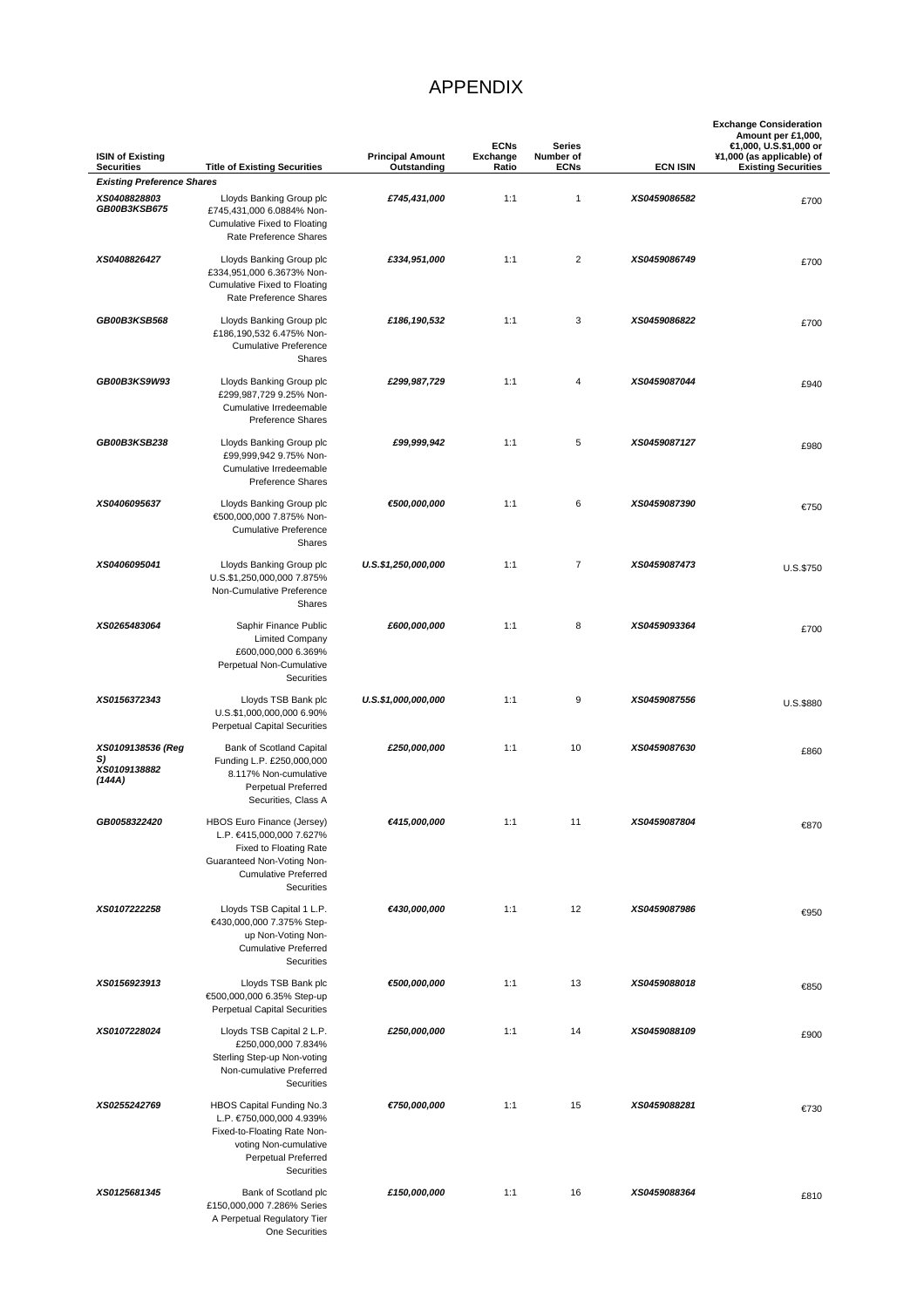| XS0125686229                                   | Bank of Scotland plc<br>£150,000,000 7.281% Series<br><b>B Perpetual Regulatory Tier</b><br>One Securities                                               | £150,000,000        | 1:1 | 17 | XS0459088448 | £800      |
|------------------------------------------------|----------------------------------------------------------------------------------------------------------------------------------------------------------|---------------------|-----|----|--------------|-----------|
| XS0218638236                                   | Lloyds TSB Bank plc<br>€750,000,000 4.385% Step-<br>up Perpetual Capital<br><b>Securities</b>                                                            | €750,000,000        | 1:1 | 18 | XS0459088794 | €730      |
| XS0353590366                                   | HBOS Capital Funding No.4<br>L.P. £750,000,000 9.54%<br>Fixed-to-Floating Rate Non-<br>Voting Non-cumulative<br>Perpetual Preferred<br><b>Securities</b> | £750,000,000        | 1:1 | 19 | XS0459088877 | £850      |
| XS0139175821                                   | HBOS Capital Funding L.P.<br>£600,000,000 6.461%<br>Guaranteed Non-Voting Non-<br>cumulative Perpetual<br>Preferred Securities Series A                  | £600,000,000        | 1:1 | 20 | XS0459089099 | £840      |
| XS0408620135                                   | Lloyds TSB Bank plc<br>£784,611,000 13.00% Step-<br>up Perpetual Capital<br>Securities                                                                   | £784,611,000        | 1:1 | 21 | XS0459089255 | £1000     |
| XS0408623311                                   | Lloyds TSB Bank plc<br>€532,111,000 13.00% Euro<br>Step-up Perpetual Capital<br>Securities                                                               | €532,111,000        | 1:1 | 22 | XS0459089412 | €1000     |
| XS0408620721                                   | Lloyds TSB Bank plc<br>£700,022,000 13.00%<br>Sterling Step-up Perpetual<br><b>Capital Securities</b>                                                    | £700,022,000        | 1:1 | 23 | XS0459089685 | £1000     |
| XS0109139344 (Reg<br>S) XS0109139427<br>(144A) | Bank of Scotland Capital<br>Funding L.P. £150,000,000<br>7.754% Non-cumulative<br>Perpetual Preferred<br>Securities, Class B                             | £150,000,000        | 1:1 | 24 | XS0459089768 | £840      |
| GB0058327924                                   | <b>HBOS Sterling Finance</b><br>(Jersey) L.P. €245,000,000<br>7.881% Guaranteed Non-<br>voting Non-cumulative<br><b>Preferred Securities</b>             | €245,000,000        | 1:1 | 25 | XS0459089925 | €890      |
| XS0165483164                                   | HBOS Capital Funding No.1<br>L.P. U.S.\$1,000,000,000<br>6.85% Guaranteed Non-<br>voting Non-cumulative<br>Perpetual Preferred<br>Securities             | U.S.\$1,000,000,000 | 1:1 | 26 | XS0459090006 | U.S.\$800 |
| <b>Existing Notes</b>                          |                                                                                                                                                          |                     |     |    |              |           |
| XS0099508698                                   | Lloyds TSB Bank plc<br>£410,000,000 6.625%<br>Undated Subordinated Step-<br>up Notes                                                                     | £153,033,000        | 1:1 | 27 | XS0459090188 | £880      |
| XS0111627112                                   | HBOS plc €300,000,000<br><b>Floating Rate Undated</b><br>Subordinated Step-up Notes                                                                      | €72,598,000         | 1:1 | 28 | XS0459090261 | €820      |
| XS0125599687                                   | HBOS plc ¥42,500,000,000<br>3.50% Undated<br>Subordinated Step-up Notes                                                                                  | ¥42,500,000,000     | 1:1 | 29 | XS0459090345 | ¥850      |
| XS0138988042                                   | HBOS plc €500,000,000<br>6.05% Fixed to Floating Rate<br><b>Undated Subordinated Notes</b>                                                               | €75,380,000         | 1:1 | 30 | XS0459090428 | €910      |
| XS0046690961                                   | Bank of Scotland plc<br>£200,000,000 8.625%<br>Perpetual Subordinated<br>Notes                                                                           | £61,026,000         | 1:1 | 31 | XS0459090691 | £840      |
| XS0188201536                                   | HBOS plc €750,000,000<br>4.875% Undated<br>Subordinated Fixed to<br><b>Floating Rate Instruments</b>                                                     | €187,049,000        | 1:1 | 32 | XS0459090774 | €760      |
| XS0188201619                                   | HBOS plc €500,000,000<br><b>Floating Rate Undated</b><br>Subordinated Instruments                                                                        | €113,415,000        | 1:1 | 33 | XS0459090931 | €680      |
| XS0059171230                                   | Bank of Scotland plc<br>£100,000,000 10.25%<br>Subordinated Undated<br>Instruments                                                                       | £58,170,000         | 1:1 | 34 | XS0459091079 | £910      |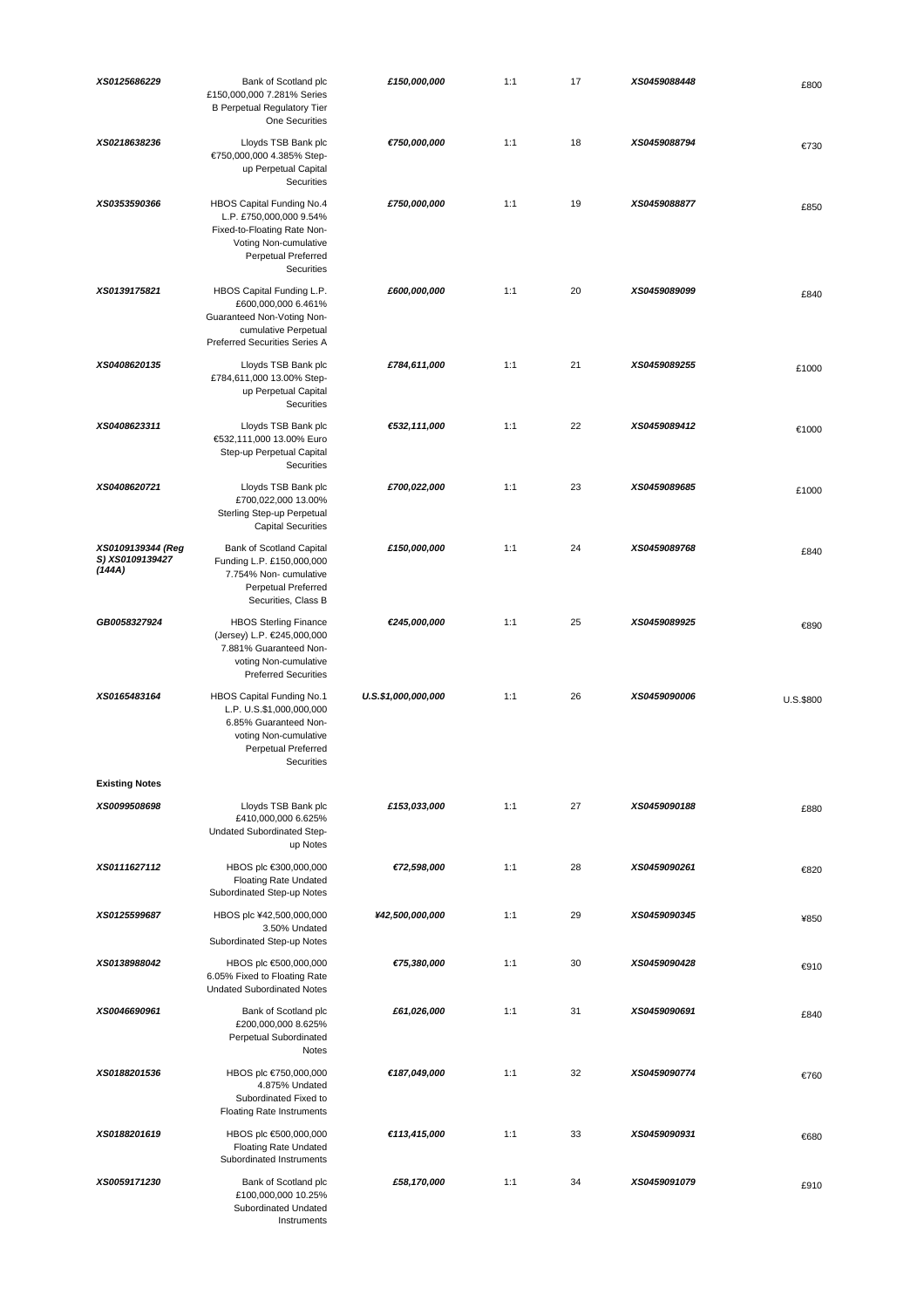| XS0056390007 | Lloyds TSB Bank plc<br>¥20,000,000,000 Undated<br>Subordinated 5.57% Step-up<br>Coupon Notes                       | ¥20,000,000,000 | 1:1 | 35 | XS0459091152 | ¥800  |
|--------------|--------------------------------------------------------------------------------------------------------------------|-----------------|-----|----|--------------|-------|
| XS0177955381 | HBOS plc €750,000,000<br>5.125% Undated<br>Subordinated Fixed to<br><b>Floating Rate Notes</b>                     | €293,781,000    | 1:1 | 36 | XS0459091236 | €760  |
| XS0063730203 | Bank of Scotland plc<br>¥17,000,000,000 4.25%<br>Subordinated Undated<br>Instruments                               | ¥17,000,000,000 | 1:1 | 37 | XS0459091319 | ¥800  |
| XS0111599311 | HBOS plc £300,000,000<br>7.50% Undated<br>Subordinated Step-up Notes                                               | £4,478,000      | 1:1 | 38 | XS0459091400 | £810  |
| XS0169667119 | Lloyds TSB Bank plc<br>£500,000,000 5.125% Upper<br>Tier 2 Callable Perpetual<br><b>Subordinated Notes</b>         | £153,103,000    | 1:1 | 39 | XS0459091582 | £800  |
| XS0099507534 | Lloyds TSB Bank plc<br>£270,000,000 6.50%<br>Undated Subordinated Step-<br>up Notes                                | £97,457,000     | 1:1 | 40 | XS0459091665 | £800  |
| XS0205326290 | HBOS plc £500,000,000<br>5.625% Cumulative Callable<br>Fixed to Floating Rate<br><b>Undated Subordinated Notes</b> | £4,080,000      | 1:1 | 41 | XS0459091749 | £760  |
| GB0000395094 | Bank of Scotland plc<br>£100,000,000 12.00%<br>Perpetual Subordinated<br><b>Bonds</b>                              | £100,000,000    | 1:1 | 42 | XS0459091822 | £1000 |
| XS0166717388 | HBOS plc £600,000,000<br>5.75% Undated<br>Subordinated Step-up Notes                                               | £3,509,000      | 1:1 | 43 | XS0459092044 | £790  |
| XS0083932144 | Bank of Scotland plc<br>£150,000,000 7.375%<br>Subordinated Undated<br>Instruments                                 | £57,815,000     | 1:1 | 44 | XS0459092127 | £770  |
| GB0000395102 | Bank of Scotland plc<br>£100,000,000 8.750%<br>Perpetual Subordinated<br><b>Bonds</b>                              | £100,000,000    | 1:1 | 45 | XS0459092390 | £860  |
| XS0079927850 | Lloyds TSB Bank plc<br>£200,000,000 8.00%<br>Undated Subordinated Step-<br>up Notes                                | £68,869,000     | 1:1 | 46 | XS0459092473 | £870  |
| GB0005242879 | Bank of Scotland plc<br>£50,000,000 9.375%<br>Perpetual Subordinated<br><b>Bonds</b>                               | £50,000,000     | 1:1 | 47 | XS0459092556 | £900  |
| XS0158313758 | HBOS plc £500,000,000<br>5.75% Undated<br>Subordinated Step-up Notes                                               | £8,530,000      | 1:1 | 48 | XS0459092630 | £790  |
| XS0099507963 | Lloyds TSB Bank plc<br>£450,000,000 6.50%<br>Undated Subordinated Step-<br>up Notes                                | £107,506,000    | 1:1 | 49 | XS0459092804 | £820  |
| XS0145407507 | Lloyds Banking Group plc<br>£500,000,000 6.00%<br><b>Undated Subordinated</b><br><b>Guaranteed Bonds</b>           | £113,965,000    | 1:1 | 50 | XS0459092986 | £820  |
| GB0001905362 | Lloyds TSB Bank plc<br>£100,000,000 11.75%<br>Perpetual Subordinated<br><b>Bonds</b>                               | £100,000,000    | 1:1 | 51 | XS0459093109 | £1000 |
| GB0000394915 | Bank of Scotland plc<br>£75,000,000 13.625%<br>Perpetual Subordinated<br><b>Bonds</b>                              | £75,000,000     | 1:1 | 52 | XS0459093281 | £1000 |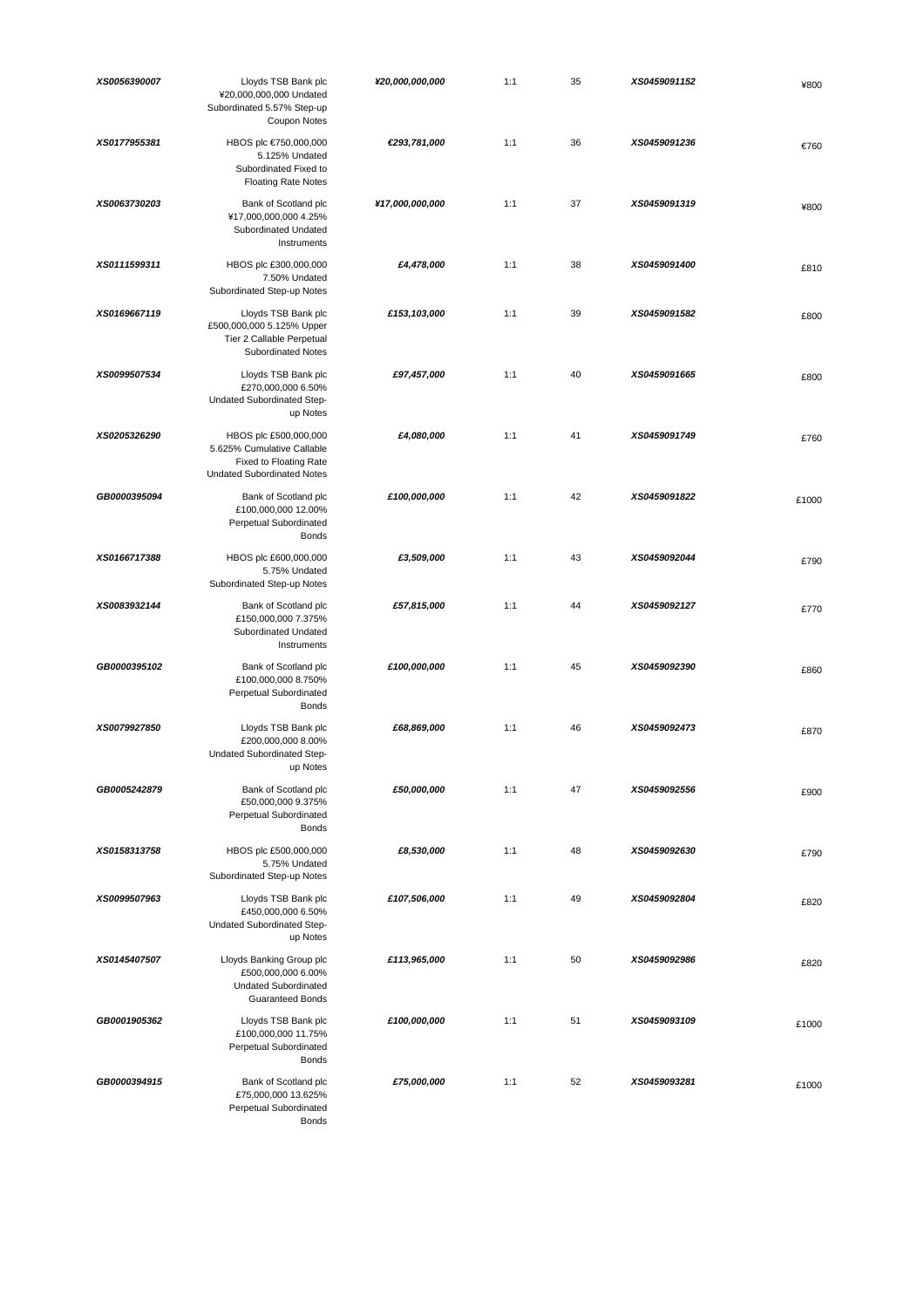### **DISCLAIMER**

This announcement must be read in conjunction with the Exchange Offer Memorandum. This announcement and the Exchange Offer Memorandum contain important information which must be read carefully before any decision is made with respect to the Exchange Offer. If any Holder is in any doubt as to the action it should take, it is recommended to seek its own legal, tax, financial and accounting advice, including as to any tax consequences, from its stockbroker, bank manager, solicitor, accountant or other independent financial adviser. Any individual or company whose Existing Securities are held on its behalf by a broker, dealer, bank, custodian, trust company, or other nominee must contact such entity if it wishes to participate in the Exchange Offer. None of the Dealer Managers, the Exchange Agent, the ECN Trustee, or any person who controls, or is a director, officer, employee or agent of such persons, or any affiliate of such persons, makes any recommendation as to whether Holders should participate in the Exchange Offer. No offer or invitation to acquire or exchange any securities is being made pursuant to this announcement. Neither this announcement nor the Exchange Offer Memorandum constitute an invitation to participate in the Exchange Offer in any jurisdiction in which, or to or from any person to or from whom, it is unlawful to make such invitation under applicable securities laws and offers of Existing Securities for exchange pursuant to the Exchange Offer will not be accepted from Holders in any jurisdiction where such invitation is unlawful.

The distribution of this announcement and the Exchange Offer Memorandum in certain jurisdictions may be restricted by law. Persons into whose possession this announcement and/or the Exchange Offer Memorandum come are required by each of the ECN Issuers, Lloyds Banking Group, the Dealer Managers and the Exchange Agent to inform themselves about, and to observe, any such restrictions.

### **OFFER RESTRICTIONS**

#### **European Economic Area**

This announcement and the Exchange Offer Memorandum have been prepared on the basis that the Exchange Offer will either be made pursuant to an exemption under the Prospectus Directive, as implemented in Member States of the EEA, from the requirement to produce a prospectus for offers of the ECNs or the relevant Exchange Consideration or by the use of the Exchange Offer Memorandum, as a prospectus approved by the UKLA and prepared in accordance with the Prospectus Directive and the Prospectus Rules made under section 73A of FSMA and passported to the EEA Permitted Jurisdictions. Accordingly, any person making or intending to make an Offer to Exchange within the EEA should only do so in the EEA Permitted Jurisdictions using the Exchange Offer Memorandum, or, in any other EEA jurisdiction, in circumstances in which no obligation arises for the ECN Issuers, Lloyds Banking Group or any of the Dealer Managers to produce a prospectus for such offer.

#### **United States**

The Exchange Offer is not being made, and will not be made, directly or indirectly, in or into, or by use of the mail of, or by any means or instrumentality of interstate or foreign commerce of or of any facilities of a national securities exchange of, the United States or to, or for the account or benefit of, U.S. persons. This includes, but is not limited to, facsimile transmission, electronic mail, telex, telephone and the internet. Accordingly, copies of this announcement, the Exchange Offer Memorandum and any other documents or materials relating to the Exchange Offer are not being, and must not be, directly or indirectly, mailed or otherwise transmitted, distributed or forwarded (including, without limitation, by custodians, nominees or trustees) in or into the United States or to U.S. persons and the Existing Securities cannot be Offered for Exchange by any such use, means, instruments or facilities or from within the United States or by U.S. persons. Any purported Offer to Exchange Existing Securities resulting directly or indirectly from a violation of these restrictions will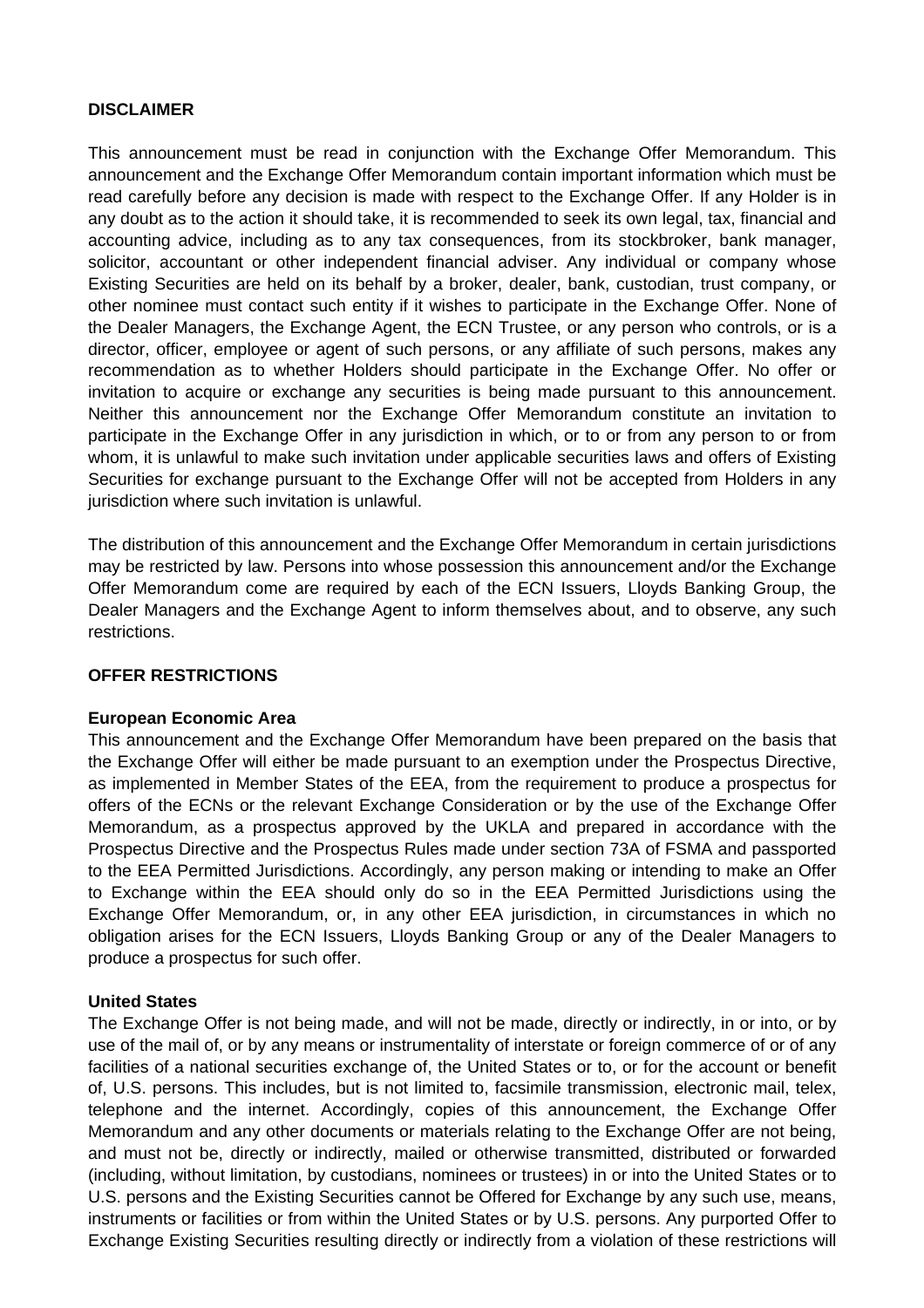be invalid, and any purported Offer to Exchange made by a U.S. person, a resident of the United States or from the United States or from any agent, fiduciary or other intermediary acting on a nondiscretionary basis for a principal giving instructions from within the United States or for a U.S. person will be invalid and will not be accepted.

Neither this announcement nor the Exchange Offer Memorandum constitute an offer of securities for sale in the United States or to U.S. persons. The New Securities have not been, and will not be, registered under the Securities Act or the securities laws of any state or jurisdiction of the United States, and may not be offered, sold or delivered, directly or indirectly, in the United States or to, or for the account or benefit of, U.S. persons. The purpose of this announcement and the Exchange Offer Memorandum is limited to the Exchange Offer, and neither this announcement nor the Exchange Offer Memorandum may be sent or given to any person other than in an offshore transaction in accordance with Regulation S under the Securities Act.

Each Holder of Existing Securities participating in the Exchange Offer will represent that it is not a U.S. person and is participating in the Exchange Offer in accordance with Regulation S under the Securities Act and that it is not participating in the Exchange Offer from the United States nor is it a U.S. person or an agent, fiduciary or other intermediary acting on a non-discretionary basis for a principal giving instructions from within the United States or for a U.S. person.

### **Italy**

This announcement and the Exchange Offer is not being made in the Republic of Italy. The Exchange Offer, this announcement and the Exchange Offer Memorandum have not been submitted to the clearance procedure of the Commissione Nazionale per le Societa` e la Borsa (''CONSOB'') pursuant to Italian laws and regulations. Accordingly, the Exchange Offer is not made or made available to holders of Existing Securities who are Italian residents and/or persons located in the Republic of Italy and they may not submit acceptances relating to Existing Securities in respect of the Exchange Offer and, as such, any acceptances received from or on behalf of such Holders of Existing Securities shall be ineffective and void. Neither the Exchange Offer Memorandum nor any other information material relating to the Exchange Offer or the Existing Securities may be distributed or made available in the Republic of Italy.

### **Belgium**

Neither this announcement, the Exchange Offer Memorandum nor any other offering material has been submitted or will be submitted for approval or recognition to the Belgian Banking, Finance and Insurance Commission (''Commission bancaire, financie` re et des assurances/Commissie voor het Bank-, Financie- en Assurantiewezen''). The Exchange Offer may not be made in Belgium by way of a public offering, as defined in Articles 3 and 6 of the Belgian Law of 1 April 2007 on public takeover bids or as defined in Article 3 of the Belgian Law of 16 June 2006 on the public offer of placement instruments and the admission to trading of placement instruments on regulated markets (the ''Belgian Public Offer Law''), each as amended or replaced from time to time. Accordingly, the Exchange Offer may not be advertised and the Exchange Offer will not be extended and no Exchange Offer Memorandum, other memorandum, information circular, brochure or any similar document has or will be distributed, directly or indirectly, to any person in Belgium other than ''qualified investors'' in the meaning of Article 10 of the Belgian Public Offer Law (as amended from time to time). This announcement and the Exchange Offer Memorandum have been issued only for the personal use of the above qualified investors and exclusively for the purpose of the Exchange Offer. Accordingly, the information contained herein and in the Exchange Offer Memorandum, may not be used for any other purpose or disclosed to any other person in Belgium.